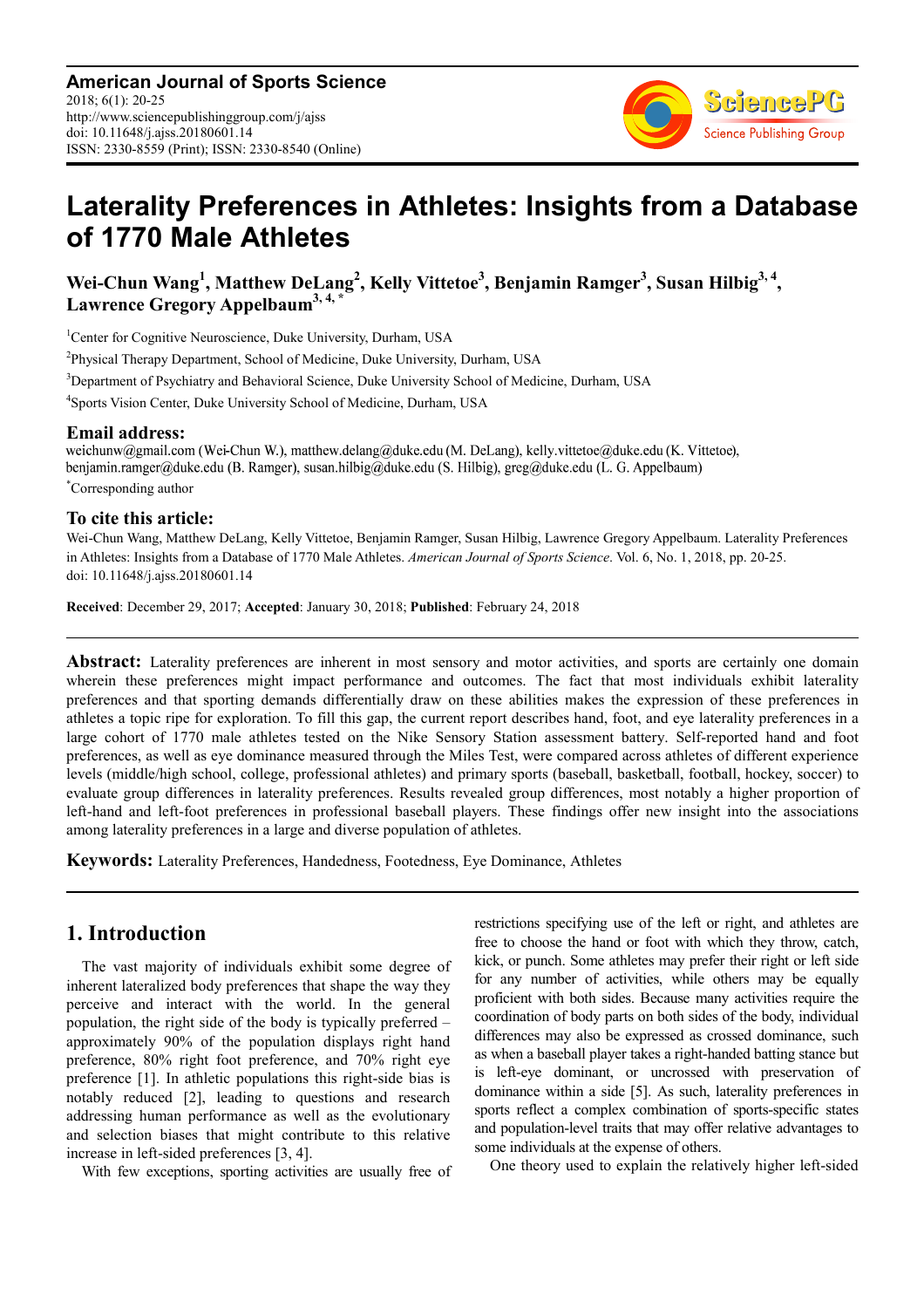prevalence in athletes is that left-handedness is associated with benefits in the form of a "fighting advantage," or infrequent exposure of the opponent to left-handed strategies [6, 4, 7, 8]. Professional rankings of athletes from both dynamic (where athletes track multiple objects, e.g., teammates, opponents, and a ball) and interceptive sports (where athletes must manually intercept a moving target) have consistently found over-representation of left-handers, whereas no such bias exists in static sports [9, 10, 11], suggesting a competitive advantage for left-handed players [12]. Another interesting pattern has been observed in studies examining crossed vs. uncrossed dominance, particularly in static sports. These studies generally report greater performance in uncrossed (i.e., hand and eye) participants, which likely facilitates the process of aiming [13].

Despite progress towards understanding the manifestation of laterality preferences in athletes, the current literature is based on studies with relatively small sample sizes [9, 14] or observational data conducted in different sporting populations [15, 16, 17]. Most importantly, there lacks a comprehensive and comparative examination of eye, hand, and foot preference among athletes of different levels and primary sports. To begin addressing this need, the current study reports secondary data analysis on sensorimotor evaluations performed with Nike Sensory Station.

Between 2011 and 2015, Nike Sensory Stations were used to quantitatively evaluate visual and motor skills with goals of deriving sport-specific normative information and providing a platform for sensorimotor assessment and training. In about 25-minutes, participants completed a registry of information about themselves, including their sport, position, and competition level in order to derive group norms, along with a battery of 9 sports-relevant, visual-motor tasks administered under standardized conditions with video instructions. In addition, self-reported hand and foot preference for the athletes' primary sport of participation were registered along with eye dominance measured using the Miles Test. Data from these assessments were maintained on a central database and used to provide feedback to individuals about their relative abilities and to monitor learning coupled with sensorimotor training interventions.

Given current gaps in knowledge about laterality preferences in athletes, the current study compares eye, hand, and foot laterality preferences (including cross dominance) in a large sample of athletes from different sports and competition levels.

# **2. Methods**

#### *2.1. Participants*

The present sample of 1770 athletes was selected from a larger database of individuals evaluated with the Nike Sensory Station. This sample includes assessments collected on individuals who self-reported as male participants in one of five primary sports: American football, baseball, basketball, ice hockey, and soccer. These assessments were collected from 26 centers worldwide between April 2010 and December 2014. Females were omitted due to relatively small or empty cells in several sport-by-level combinations. In addition, male athletes from sports with small sample sizes were excluded to focus on sports with substantial representation in each sport-by-level combination (all individual cells > 36 individuals).

Data were included in subsequent analyses for participants listed as middle school athletes between the ages of 10 and 16, high school athletes between 14 and 19, collegiate athletes between 17 and 28, or professional athletes between 18 and 40. This resulted in the inclusion of 200 middle school, 337 high school, 513 collegiate, and 720 professional athletes. For analysis purposes, the middle and high school athletes combined into a single "middle/high school" sample allowing for sufficient representation in all sport-by-level combinations. Across the five sports, 682 individuals listed baseball as their primary sport, 544 listed football, 235 listed soccer, 177 listed ice hockey, and 132 listed basketball. The mean age across the full sample was 21.9 years (4.9 SD) and the mean height was 71.2 inches (4.9 SD). Within this sample, 485 participants reported having experienced at least 1 concussion, with only 0.6% of the sample reporting a concussion sustained within the last month. All participants reported normal or corrected-to-normal vision at testing.

All data were shared with the research team under a secondary-data protocol approved by the Duke University Institutional Review Board [IRB B0706]. Under this protocol all data was collected for "real world use" without informed consent and shared with the research team after removal of protected health information (PHI). As such, these data conform to U.S. Department of Health and Human Services, "Regulatory considerations regarding classification of projects involving real world data" [18].

#### *2.2. Assessments*

All individuals were evaluated on Nike Sensory Stations, which records demographic information about participants as well as nine behavioral tasks. For this report, only demographic information is considered.

Each participant registered a demographic profile including personal information (gender, age, height), sport information (primary sport, position, level), and relevant medical history (vision correction, concussions). This section also included self-reported hand and foot preference in their main sporting activity (left, right, ambidextrous/ambipedal). Eye dominance was evaluated separately using the Miles Test, which asked individuals to place one hand over the other, raise their hands in front of their face, and peer through the gap between thumbs and index fingers at the experimenter's nose. The participant eye that was centered from the experimenter's perspective was noted. This procedure was repeated three more times. The participant's eye that was centered on the majority of trials was deemed the dominant eye. If the participant centered each eye twice, then the participant was listed as ambiocular.

Following entry of the demographic profile, nine behavioral tasks were completed in the following fixed order: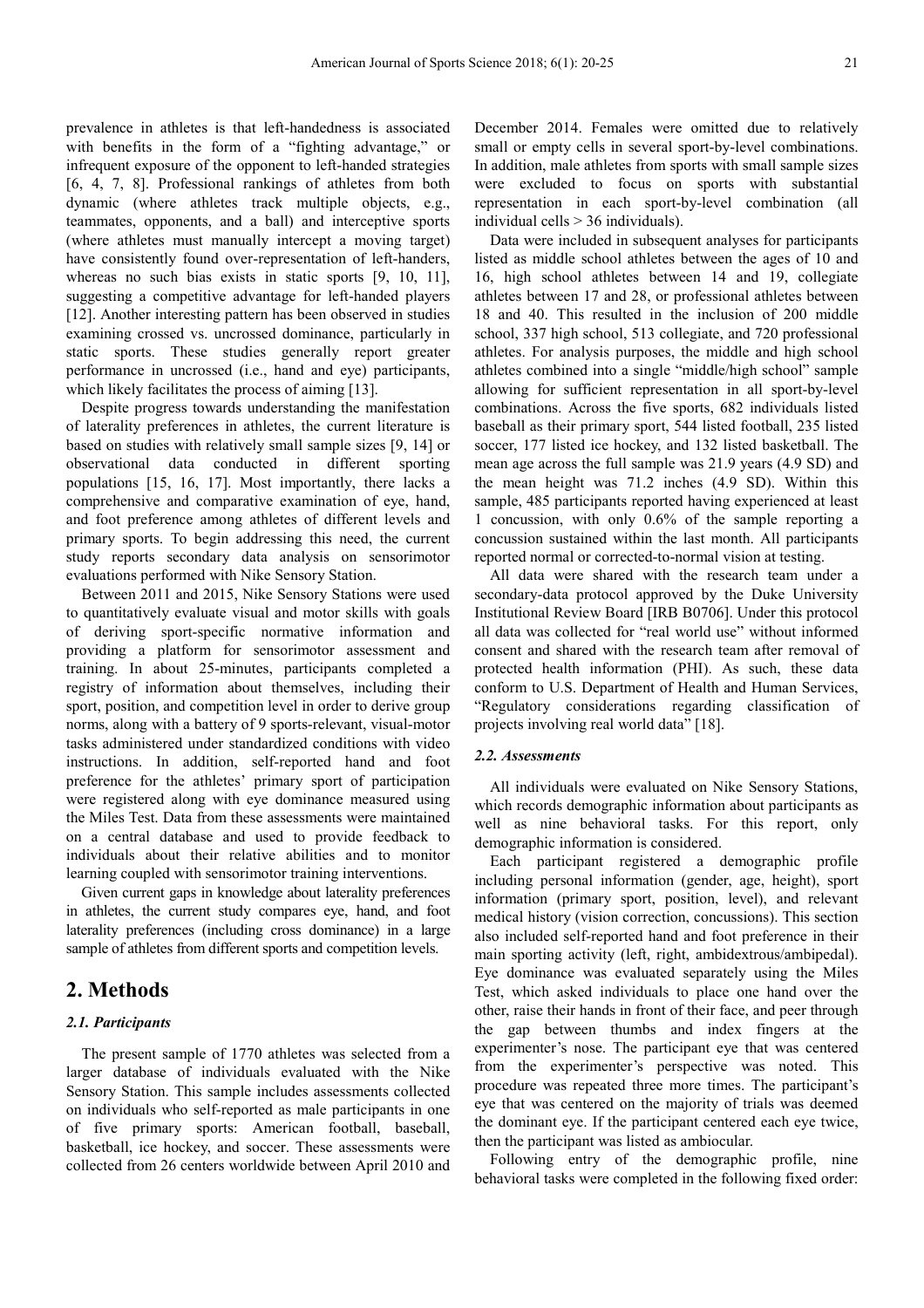Visual Clarity, Contrast Sensitivity, Depth Perception, Near-Far Quickness, Target Capture, Perception Scan, Eye-Hand Coordination, Go/No-Go, and Response Time. Variability in task performance has been reported elsewhere [19, 20, 21, 22, 23, 24, 25] and is not considered in this report.

#### *2.3. Data Analysis*

To evaluate laterality associations, Chi-Square tests were performed. Preliminary analyses used three-level contrasts: left, right, and ambi preference. However, when tested in relation to other variables-of-interest, greater than 20% of expected cell counts were less than 5, therefore violating fundamental Chi-Square assumptions [26]. As such, to assess the relationships between laterality preferences, Athlete Level, and Primary Sport, Chi-Square tests were performed for each pairwise contrast excluding the ambidextrous respondents. These tests were examined in an analysis for linear trends (Mantel-Hansel, Chi-Square test) with odds ratios calculated to determine the likelihood that laterality associations differed between different athlete levels and primary sport. To determine the source of laterality differences, post-hoc Chi-Square tests compared each Athlete Level by Primary Sport cell with the sum of all other cells. Statistical analysis was performed using SPSS for Windows, Release 21.

# **3. Results**

### *3.1. Laterality Preferences*

As illustrated in Table 1, the vast majority of the 1645

athlete participants – excluding ambidextrous  $(N = 29)$ , ambipedal ( $N = 28$ ), and ambiocular ( $N = 73$ ) responders – reported right-sided hand, foot, and eye preferences. Proportionally, this right-sided majority was large for handedness (88.6%) and footedness (84.3%) and smaller for eye dominance (66.0%). The percentage of right-hand dominance decreased as a function of athlete level, from middle/high school (91.20%) to college (90.40%) to professional (85.30%). A similar pattern was observed for right-foot (89.00% to 84.70% to 80.40%) and right-eye (69.40% to 68.00% to 61.90%) dominance.

*Table 1. Numbers of athletes exhibiting each pairwise combination of eye, hand, and foot preferences, excluding ambidextrous, ambipedal, and ambiocular individuals.* 

|     |       |      |       | Hand |              |
|-----|-------|------|-------|------|--------------|
|     |       |      |       | Left | <b>Right</b> |
| Eye | Left  | Foot | Left  | 65   | 57           |
|     |       |      | Right | 23   | 415          |
|     | Right | Foot | Left  | 59   | 78           |
|     |       |      | Right | 41   | 907          |

To evaluate the consistency of laterality preferences across body parts, cross dominance was calculated for each pairwise hand, foot, and eye combination, as well as across all three pairings (Table 2). All four of these contrasts revealed greater occurrences of uncrossed, relative to crossed, dominance. In particular, hand-foot preferences demonstrated the highest hemispheric consistency (i.e., uncrossed, both left or both right preference), with 87.9% of respondents reporting uncrossed preferences.

*Table 2. Prevalence of cross dominance for hand-foot, hand-eye, eye-foot, and eye-foot-hand excluding ambidextrous, ambipedal, and ambiocular individuals.* 

|          |           | <b>Hand-Foot</b> | Hand-Eve       | <b>Eve-Foot</b> | $^{\circ}$ Cross |
|----------|-----------|------------------|----------------|-----------------|------------------|
| Athletes | Tossed    | 199 (12.1%)      | 572 (34.8%)    | 575 (35.0%)     | 673 (40.9%)      |
|          | Jncrossed | $446(87.9\%)$    | $1073(65.2\%)$ | 1070 (65.0%)    | $972(59.1\%)$    |

Chi-Square analysis indicated that there were significant hand-foot associations for both left- ( $\chi^2$  = 166.18, df = 1, p  $\leq 0.001$ ) and right- ( $\chi^2 = 214.71$ , df = 1, p  $\leq 0.001$ ) eye dominant samples (i.e., the relationship between hand and foot preference differed from its expected values). This difference was driven by greater-than-expected left-left and right-right (i.e., uncrossed) preference, consistent with the descriptive report of crossed/uncrossed dominance above. On the other hand, hand-eye associations were not significant for either left ( $\chi^2$  = 2.70, df = 1, p = 10) or right ( $\chi^2$  = 58, df = 1, p = 45) foot dominant samples. Lastly, foot-eye associations were significant for both left-  $(\chi^2 = 4.61, df = 1, p = .03)$  and right- $(\chi^2 = 6.56, df = 1, p < 0.01)$  foot dominant samples, driven by a larger-than-expected count of uncrossed preference.

### *3.2. Laterality Preferences as a Function of Athlete Level and Primary Sport*

To test if laterality associations differed as a function of either Athlete Level and/or Primary Sport, Chi-Squared odds ratios were calculated for the three level and five sport subgroups. Tests of Homogeneity of the Odds Ratio indicated a significant difference in hand-foot associations (excluding ambidextrous and ambipedal athletes,  $N = 1715$ ) between the three Athlete levels and the five Primary Sports ( $\chi^2$  =37.08, df = 14, *p* = 001).

*Table 3. Post-hoc paired contrasts of each athlete level by primary sport cell compared to the sum of all other cells. Professional baseball players were the only group to significantly differ. \* indicates significant difference (corrected for multiple comparisons, p <.003), while † indicates uncorrected significance (p <.05).* 

| <b>Group vs. Others</b> |             | $v^2$ | p-value |
|-------------------------|-------------|-------|---------|
|                         | Middle/High | 0.74  | .39     |
| Baseball                | College     | 0.15  | .70     |
|                         | $Pro*$      | 29.63 | < 0.01  |
|                         | Middle/High | 0.73  | .39     |
| Football                | College     | 0.89  | .35     |
|                         | Pro         | 0.22  | .64     |
|                         | Middle/High | 1.34  | .25     |
| Soccer                  | College     | 0.03  | .86     |
|                         | Pro         | 0.84  | .36     |
|                         | Middle/High | 0.97  | .33     |
| Basketball              | College†    | 4.79  | .03     |
|                         | Pro         | 0.18  | .68     |
|                         | Middle/High | 2.97  | .09     |
| Hockey                  | College     | 0.20  | .65     |
|                         | Pro         | 2.87  | .09     |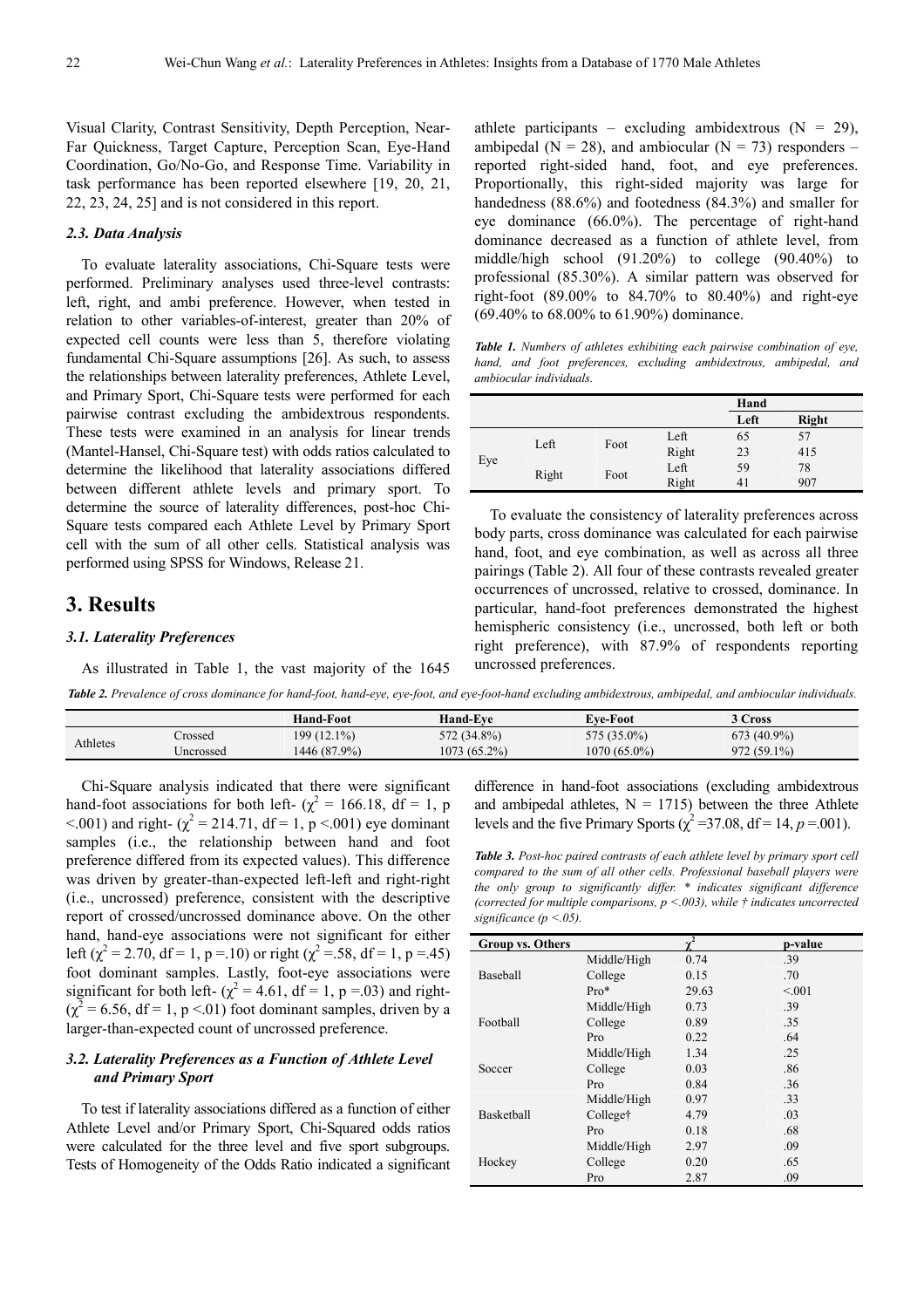To further evaluate this difference, Athlete Level by Primary Sport cells were compared with the sum of all other cells (e.g., college baseball athletes vs. all other athletes). As shown in Table 3, this analysis revealed that professional baseball players were the only group to significantly differ after controlling for multiple comparisons. As shown in Figure 1, professional baseball players exhibited a greater proportion of left-handed athletes and left-footed athletes.



*Figure 1. Pro baseball athletes exhibited a greater proportion of left-hand and left-foot dominance relative to all other athletes.* 

To further illuminate whether positional demands account for the greater proportion of left-handed and left-footed athletes in pro baseball, Chi-Squared odds ratios were calculated between pitchers ( $N = 176$ ) and hitters ( $N = 201$ ). Tests of Homogeneity of the Odds Ratio, however, did not reveal a significant difference between these positions ( $\chi^2$  = 1.17,  $df = 1, p = 28$ ).

In contrast to the hand-foot preferences, hand-eye preferences (excluding ambidextrous and ambiocular athletes,  $N = 1670$ ) did not differ significantly between the three Athlete Levels and five Primary Sports ( $\chi^2$  = 12.67, df = 14,  $p = .55$ ). Similarly, foot-eye preferences (excluding ambipedal and ambiocular athletes,  $N = 1669$ ) also did not differ significantly between the three Athlete Levels and five Primary Sports ( $\chi^2$  = 12.37, df = 14, p = .58).

# **4. Discussion**

This study examined laterality preferences in a large cohort of 1770 athletes spanning from middle schoolers to professionals, across five heavily-represented sports: baseball, basketball, football, hockey, and soccer, comprising secondary analysis of real-world data collected on Nike Sensory Stations, therefore allowing for the descriptive evaluation of self-reported and measured laterality preferences. The key results observed in this study are discussed below along with the importance, challenges, and limitations inherent in characterizing and interpreting laterality preferences.

Across the 1645 athletes who did not report ambilateral preferences in our sample, a general pattern of lateral conservation was observed for hand-foot and eye-foot, but not eye-hand, preferences. Consistent with past reports [9, 10, 7], a larger proportion of right-sided preference were seen for all categories, as well as a larger proportion of uncrossed relative to crossed dominance. The observed uncrossed handfoot preference supports typical reports of dominance in one cerebral hemisphere [27]. Conversely, ocular dominance is typically not found to correlate with other types of lateral

body dominance [28], though past research suggests gender differences potentially due to environmental pressures for males, possibly contributing to the pattern of results observed here [29]. Given that past works investigating relationships between laterality associations and on-field performance have been equivocal [30, 5], future research may wish to further investigate the relationships between crossed/uncrossed dominance and sporting achievement.

As a function of Athlete Level and Primary Sport, a larger proportion of left-handed and left-footed athletes was seen in professional baseball. This difference echoes the conventional wisdom that left hand preference is advantageous in baseball, [15, 31, 16] which is often attributed to either structural advantages (e.g. left hand batters are closer to first base and have a better viewing angle on pitches delivered by right-handed pitchers, who make up  $\sim$ 75% of their competition) or to prevalence advantages (e.g. greater familiarity with right-handed pitchers). The left-sided preference in the current data did not appear to be driven by differences between pitchers and hitters. Previous studies have not reported greater left-foot preference in baseball; future work should seek to replicate this finding and investigate whether it confers a competitive advantage. It is worth noting that equivalent left-sided, hand-eye and footeye associations were not observed for baseball, and no other associations were present for any other sport at any level.

Past research with Nike Sensory Stations has provided insight into the sensorimotor capacities of athletes [24, 25] and non-athletes [19, 21, 23], and has been used to test the efficacy of sports training interventions [22]. Performance variability on these assessments has been linked to on-ice performance in collegiate hockey players [20] and on-field performance in professional baseball players [25], as well as the occurrence of head impacts in collegiate football players [32, 33]. Collectively, this research suggests that this battery may serve as a useful tool for understanding human performance [34], while also warranting further investigation into the impacts sensorimotor characteristics have on athlete performance outcomes.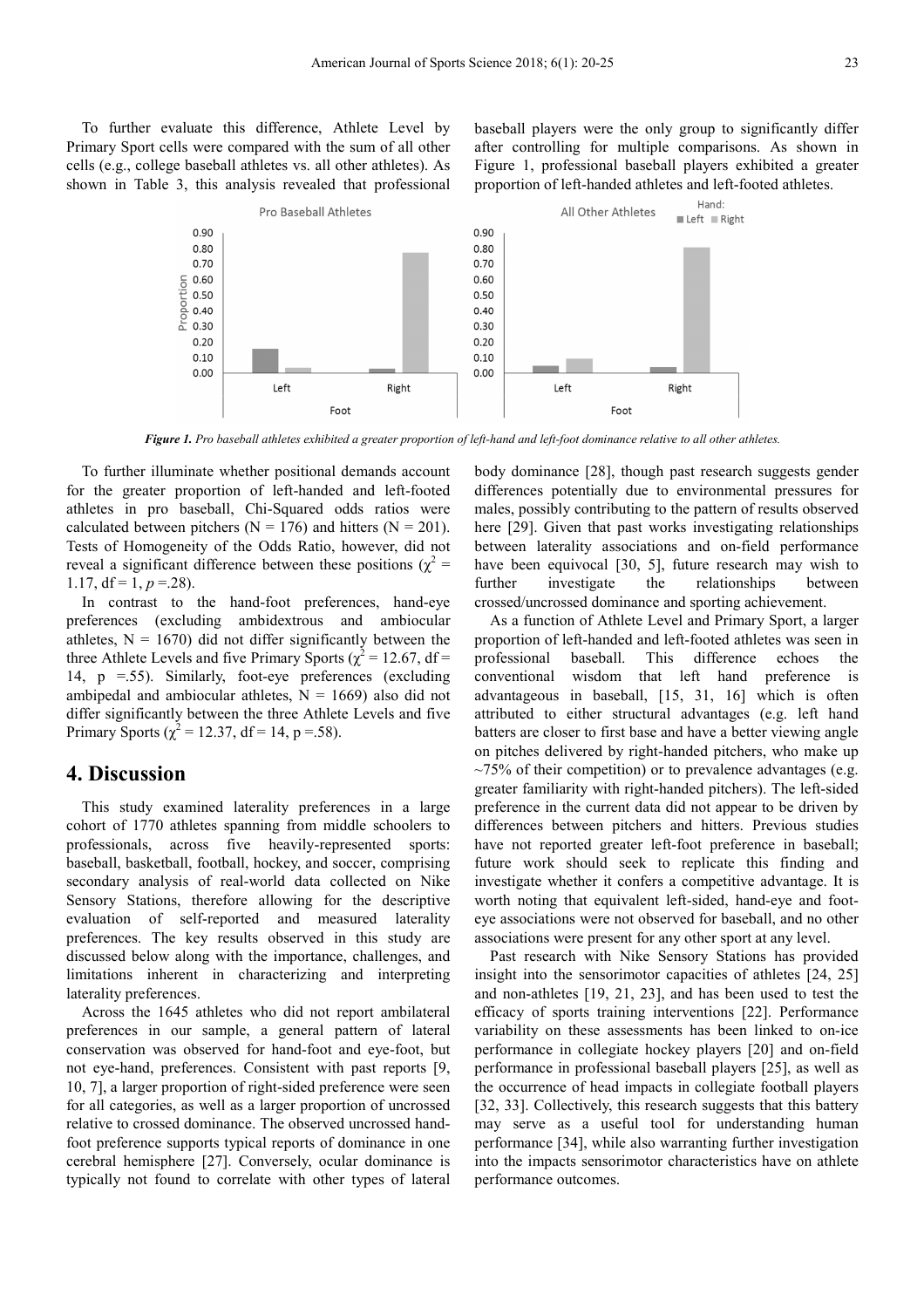Finally, it is worth noting several limitations related to the current investigations. To begin, it is important to reiterate that this study consisted of a secondary analysis of real-world data and thus did not implement a balanced design such that all participant groups entailed equal representation. Because of the relative frequency of each gender in the database available for analysis, this investigation focuses on males. Since gender differences are known to influence laterality preferences [29], future research may wish to evaluate laterality differences in female athletes in greater depth. Importantly, past research has demonstrated that laterality preferences are not a simple binary demarcation [35] and that different types of dominance measures (e.g. sensory, sighting, and persistence in binocular rivalry for vision) are often not in agreement [28]. As such, the current binary demarcations likely reflect an oversimplification of dominance preferences. Moreover, the distinction between sport-specific and general laterality may be in opposition, particularly in ice hockey. It is not uncommon for ice hockey players to be generally right-handed, but play hockey lefthanded (and vice versa) because it is conventional to use the dominant hand on the top of the stick. As such, there may be operational disparity within the report of laterality preferences. Nonetheless, the current study is notable in light of the considerable sample size and the fact that laterality preferences are quantitatively compared to psychometrically measured sensorimotor abilities.

#### *4.1. Conclusion*

By examining laterality preferences in a large cohort of 1770 athletes, the current study provides a descriptive evaluation of self-reported and measured laterality preferences. Results showed a pattern of lateral conservation (uncrossed dominance) for hand-foot and eye-foot, but not eye-hand, preferences. Moreover, group differences were observed with a higher proportion of left-hand and left-foot preferences in professional baseball players, supporting the notion that left hand preference is advantageous in baseball.

# **Funding**

This research was funded by grant support to L. G. A. through the United States Army Research Office [W911NF-15-1-0390].

# **Conflict of Interest Statement**

The authors do not have any commercial, proprietary or financial interest in any device, equipment, instrument, or drug related to this article.

## **Acknowledgements**

The authors would like to thank Ian Muir, Herb Yoo, and Fred Gregory for their assistance in the implementation of this research project, and Ms. Susan Hilbig for her valuable input on the manuscript.

# **References**

- [1] Carey, D. P. and C. V. Hutchinson (2013). "Looking at eye dominance from a different angle: is sighting strength related to hand preference?" Cortex 49 (9): 2542-2552.
- [2] Loffing, F., F. Solter and N. Hagemann (2014). "Left preference for sport tasks does not necessarily indicate lefthandedness: sport-specific lateral preferences, relationship with handedness and implications for laterality research in behavioural sciences." PLoS One 9 (8): e105800.
- [3] Llaurens, V., M. Raymond and C. Faurie (2009). "Why are some people left-handed? An evolutionary perspective." Philos Trans R Soc Lond B Biol Sci 364 (1519): 881-894.
- [4] Abrams, D. M. and M. J. Panaggio (2012). "A model balancing cooperation and competition can explain our righthanded world and the dominance of left-handed athletes." J R Soc Interface 9 (75): 2718-2722.
- [5] Portal, J. M. and P. E. Romano (1998). "Major review: ocular sighting dominance: a review and a study of athletic proficiency and eye-hand dominance in a collegiate baseball team." Binocul Vis Strabismus Q 13 (2): 125-132.
- [6] Faurie, C., V. Llaurens, A. Alvergne, M. Goldberg, M. Zins and M. Raymond (2011). "Left-handedness and male-male competition: insights from fighting and hormonal data." Evol Psychol 9 (3): 354-370.
- [7] Loffing, F., J. Schorer, N. Hagemann and J. Baker (2012). "On the advantage of being left-handed in volleyball: further evidence of the specificity of skilled visual perception." Attention, Perception, & Psychophysics 74  $(2)$ : 446-453.
- [8] Faurie, C. and M. Raymond (2013). "The fighting hypothesis as an evolutionary explanation for the handedness polymorphism in humans: where are we?" Ann N Y Acad Sci 1288: 110-113.
- [9] Raymond, M., D. Pontier, A. B. Dufour and A. P. Moller (1996). "Frequency-dependent maintenance of left handedness in humans." Proc Biol Sci 263 (1377): 1627-1633.
- [10] Grouios, G. (2004). "Motoric dominance and sporting excellence: training versus heredity." Percept Mot Skills 98 (1): 53-66.
- [11] Loffing, F. and N. Hagemann (2012). Side bias in human performance: A review on the left-handers' advantage in sports. Bias in Human Behaviour. M. M. Dutta T, Kumar S.. Hauppauge, NY, Nova Science: 163–182.
- [12] Loffing, F. and N. Hagemann (2015). "Pushing through evolution? Incidence and fight records of left-oriented fighters in professional boxing history." Laterality: Asymmetries of Body, Brain and Cognition 20 (3): 270-286.
- [13] Sheeran, T. J. (1985). "Effect of pure and crossed dextrality on marksmanship skill." Perceptual and motor skills 61 (3\_suppl): 1171-1174.
- [14] Carey, D. P., G. Smith, D. T. Smith, J. W. Shepherd, J. Skriver, L. Ord and A. Rutland (2001). "Footedness in world soccer: an analysis of France'98." Journal of Sports Sciences 19 (11): 855-864.